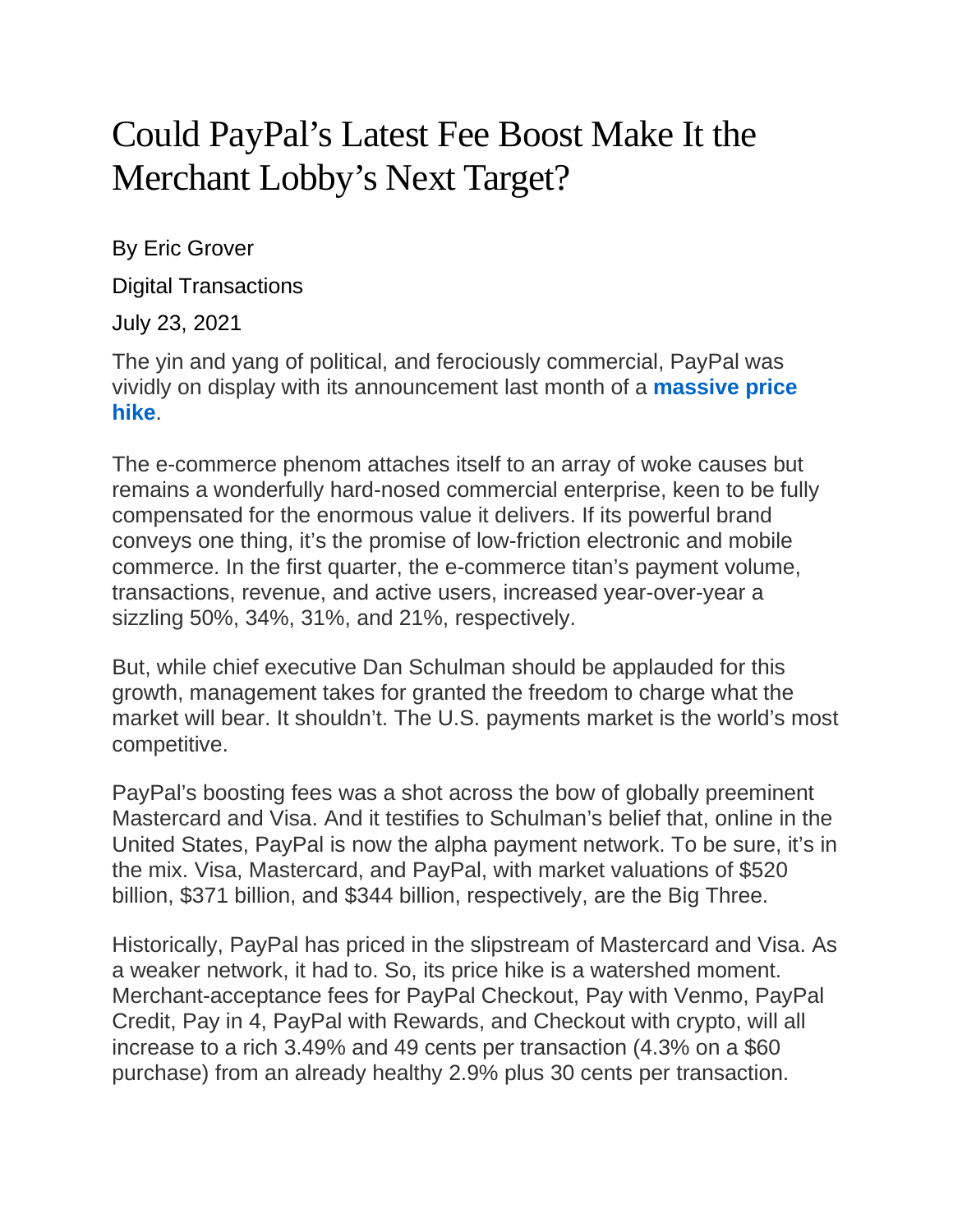Clearly, PayPal no longer sees itself as a weaker network, and believes merchants will pay more because it delivers incremental sales.

Money-transfer fees for PayPal's Venmo, too, are going up. To incent use, this service has been fee-free. But, starting Tuesday of this week, users had to pay 1.9% plus 10 cents when receiving money for goods or services.

Where PayPal is the payment processor but not the network, it was more cautious. It changed merchant-acceptance rack rates online for competing networks such as Mastercard and Visa to 2.59% plus 49 cents per transaction, which, as it highlighted, is more price-competitive with highflying Stripe for payments greater than \$60.

Still, while PayPal is jockeying to be the apex payment system online, inperson it's still barely relevant.

At physical shops, traditional "card" networks are ubiquitous, low friction, a matter of habit, and often come with rich rewards. PayPal's in-person acceptance is limited and users have no expectation, let alone habit, of paying with PayPal—yet. Acknowledging its weaker position, PayPal set acceptance fees of 1.9% and a dime per transaction for its recently launched QR-keyed-POS payments for SMBs—lower than American Express, Discover, Mastercard, and Visa.

Back in 2012, PayPal's first attempt to compete at the physical point-of-sale failed. Its prospects now may be better. It's bigger, has a richer suite of payments, enjoys greater user engagement, can better leverage mobile phones, and owns Square-copycat **[iZettle](https://www.digitaltransactions.net/paypals-u-s-pos-thrust-with-zettle-may-have-been-inevitable-but-it-faces-tough-rivalry/)**.

The e-commerce colossus has built and acquired a portfolio of retail, peerto-peer, buy now, pay later, retail-credit-installment, card-processing, billpay, crypto-management, and payout platforms. At its heart, PayPal is mutually reinforcing payment networks. The whole is greater than the sum of the parts.

It's a two-sided payments market(s) with 361 million consumers and 31 million merchants. More consumers beget more merchant value. More merchants beget more consumer value.